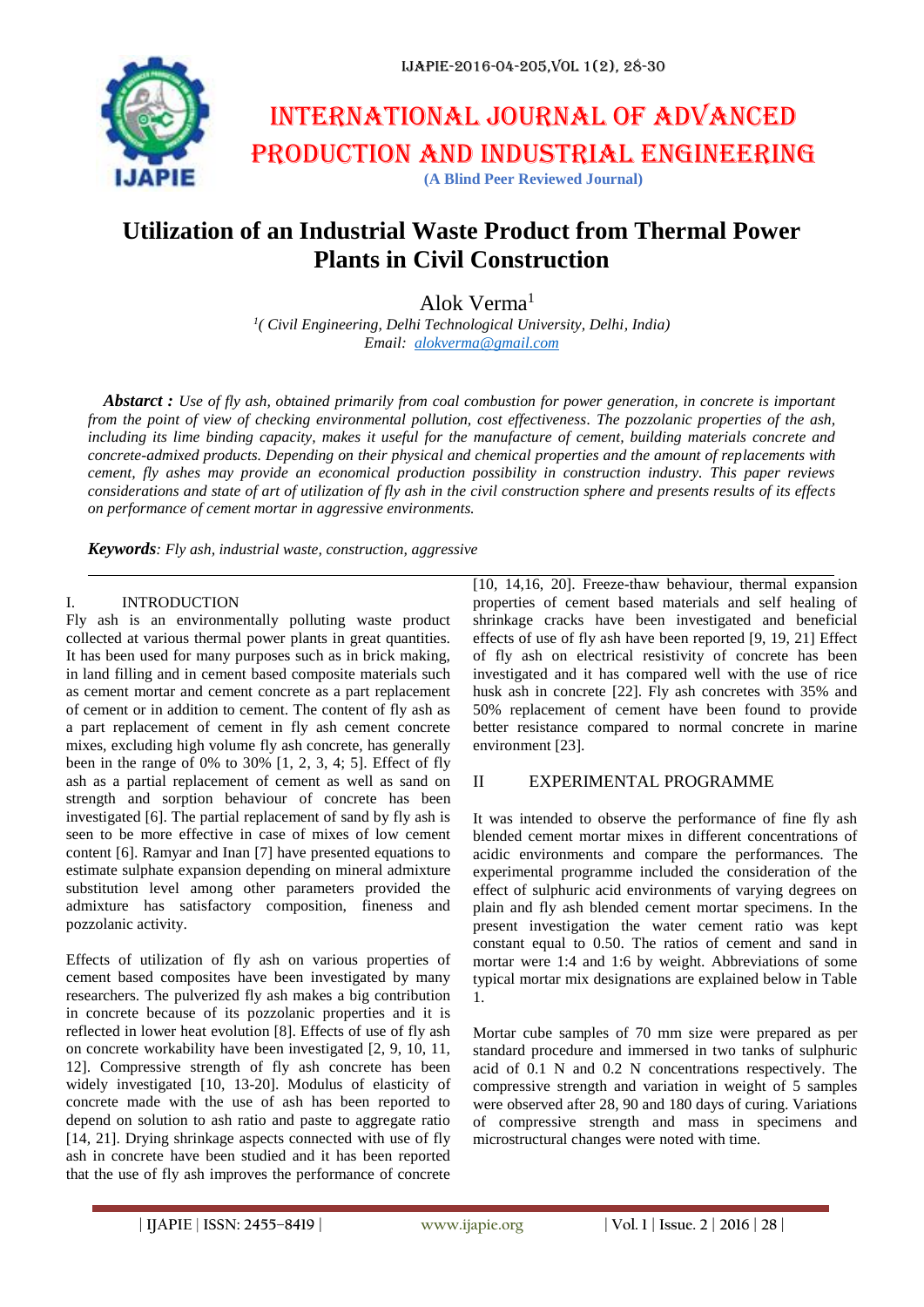| Typical mix<br>designation     |                                           |
|--------------------------------|-------------------------------------------|
|                                | <b>Explanation</b>                        |
| CM4W                           | Cement Mortar 1:4 Water cured             |
|                                | Cement Mortar 1:4 Normal $0.1$ acid       |
| CM <sub>4</sub> N <sub>1</sub> | environment cured                         |
|                                | <b>Cement Mortar 1:6 blended with Fly</b> |
|                                | ash 30% Normal 0.2 acid environment       |
| <b>CM6F30N2</b>                | cured                                     |

**Table 1 – Explanation Of Some Mortar Mix Designations**

#### III RESULTS AND DISCUSSION

Compressive strength of plain and blended mortar specimens is shown in Table 2. Generally, the effect of sulphuric acid to degrade the mortar specimens with time and the degradation depends on many factors such as concentration of sulphuric acid, time of exposure to aggressive environment etc. It is observed in Table 2 that compressive strength of any mix increases with age. It is seen that the compressive strength of blended mixes with respect to their respective plain counterparts is more. The trend may be due to the presence of fly ash and the pozzolanic reactions in these mixes.

**Table 2 – Compressive Strength Of Plain And Fly Ash Blended Cement Mortar Specimens**

| Mix<br><b>Designa</b><br>tion  | Compressive<br>strength<br>(MPa) at the age |            |             | Mix<br><b>Designa</b>           | Compressive<br>strength<br>(MPa) at the age |            |             |
|--------------------------------|---------------------------------------------|------------|-------------|---------------------------------|---------------------------------------------|------------|-------------|
|                                | 28<br>days                                  | 90<br>davs | 180<br>days | tion                            | 28<br>days                                  | 90<br>days | 180<br>days |
| CM4W                           | 26.00                                       | 31.20      | 34.32       | CM4F30<br>W                     | 29.90                                       | 32.50      | 36.92       |
| CM6W                           | 20.80                                       | 24.70      | 29.90       | <b>CM6F30</b><br>W              | 23.40                                       | 28.60      | 32.24       |
| CM <sub>4</sub> N <sub>1</sub> | 22.75                                       | 25.48      | 27.04       | <b>CM4F30</b><br>N1             | 26.00                                       | 26.91      | 29.77       |
| CM6N1                          | 18.07                                       | 19.24      | 20.93       | <b>CM6F30</b><br>N <sub>1</sub> | 20.41                                       | 22.62      | 23.27       |
| CM4N2                          | 20.80                                       | 23.40      | 24.31       | CM4F30<br>N <sub>2</sub>        | 24.05                                       | 25.09      | 26.91       |
| CM6N2                          | 15.73                                       | 18.20      | 20.28       | <b>CM6F30</b><br>N <sub>2</sub> | 18.20                                       | 21.71      | 22.62       |

In the case of comparison of fly ash blended mixes with their plain cement mortar counterparts, it is seen in Figure 1 that percentage difference of their compressive strengths from those of plain mixes come down with age. It is indicated by the values of 15.00%, 4.17% and 7.58% at the ages of 28 days, 90 days and 180 days respectively for the mix CM4F30W. It indicates the beneficial effect of fly ash in acid aggressive environment due to pozzolanic reactions.



**and fly ash blended cement mortar specimens cured in water**

Incremental percentage changes in compressive strengths in various durations for plain and blended mortar specimens in water and acid environments with respect to respective control mixes have been presented in Figure 2.



**Figure 2 -Incremental changes for compressive strength in cement mortar mixes**

It is seen that incremental changes in compressive strengths in the periods of 28-90 days and 90-180 days, as shown in Table 2, are encouraging in the case of blended mixes when exposed to aggressive environments. The incremental changes in both of these periods determine the rate of growth between growths of any mix compared to control mix at different stages. The incremental rates of growth for fly ash blended mixes in acidic environments were all positive indicating the beneficial effect of fly ash in cement mortar. It may also be suggested that incremental growth rates may provide a valuable insight in the analysis of the effect of a blend in a cement based mix.

### IV CONCLUSIONS

Following conclusions may be drawn from this review study.

- 1. Appropriate remedies enable fly ash to be used in cement based materials for the satisfaction of particular requirements concerning strength and durability. It is suggested that causes in variability in characteristics of ash and its effects on the quality of the blended cement based on the variability of calcium and loss on ignition values should be investigated
- 2. Cement–superplasticizers compatibility can be altered by the physical and chemical characteristics of the mineral additions such as fly ash. It is to be